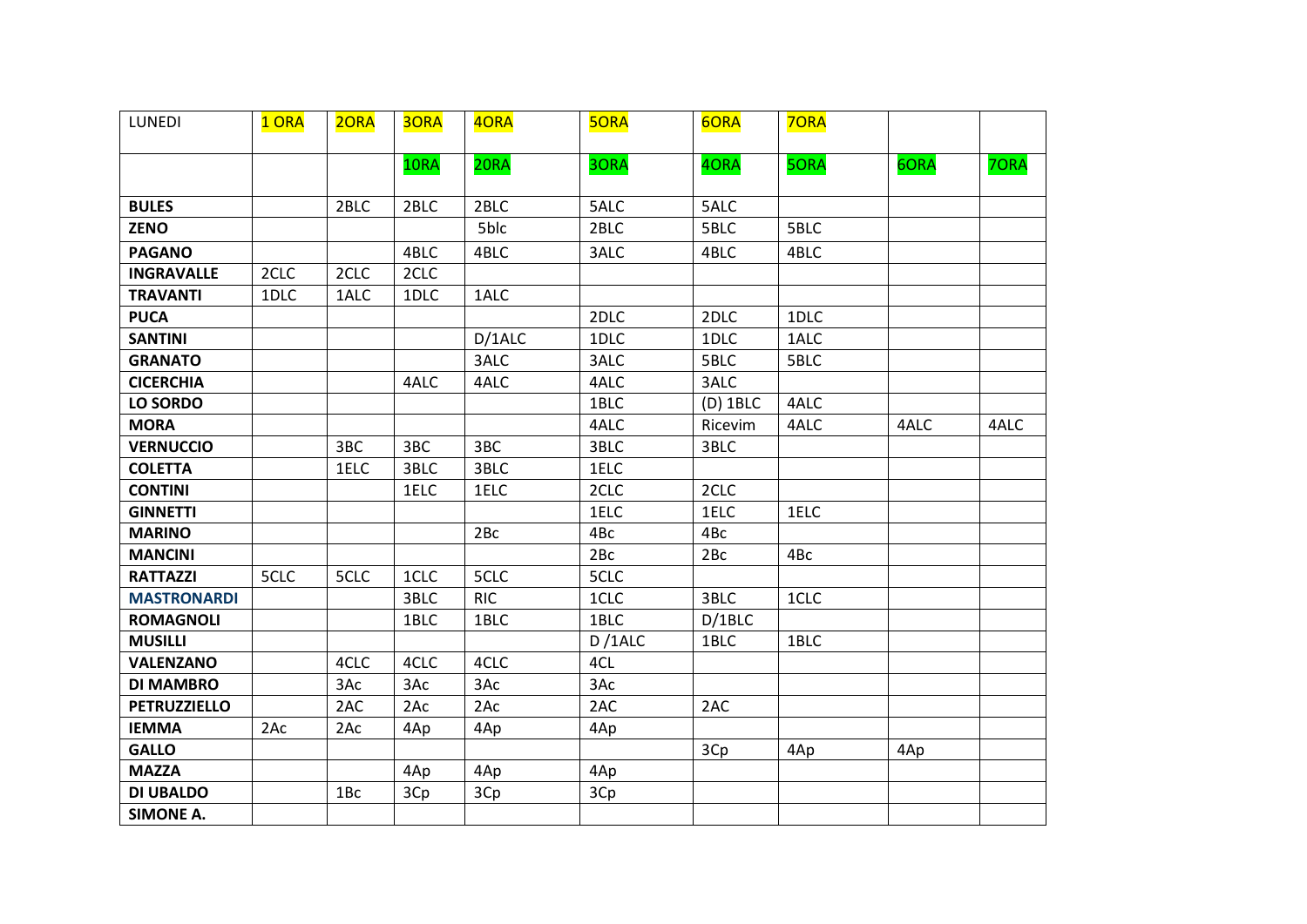| <b>LUNEDI</b>               | 1 ORA | 20RA | <b>3ORA</b>  | 40RA           | <b>50RA</b>     | 6ORA | 70RA         |             |      |
|-----------------------------|-------|------|--------------|----------------|-----------------|------|--------------|-------------|------|
| Rosso = Marino              |       |      | 10RA         | 20RA           | 3ORA            | 40RA | 50RA         | 6ORA        | 70RA |
| <b>BATTISTELLI</b>          |       |      |              | $\mathsf{R}$   | 3DLM            | 3DLM | 3DLM         |             |      |
| <b>BONANNI</b>              |       |      | 2ALM         | 1BLM           | 2BLM            | 2BLM |              |             |      |
| <b>CORTESE</b>              | 3DLM  | 3DLM | R            |                |                 |      |              |             |      |
| <b>DE LAURO</b>             | 3BLM  |      | 2CLM         | 2CLM           | 2CLM            |      |              |             |      |
| <b>MAGLIONE</b>             |       |      |              |                | R               | 5BLM | 5BLM         | 5BLM        |      |
| <b>MARCOCCIO</b>            |       |      | 1DLM         | 1DLM           | 1BLM            | 1BLM |              |             |      |
| <b>MONTEMITRO</b>           |       | 4CLM | 4CLM         | 4CLM           | 4CLM            |      |              |             |      |
| <b>PIANCALDINI</b>          | 5ALM  | 5ALM | 5ALM         |                |                 |      |              |             |      |
| <b>RUSCIANO</b>             |       |      | $\mathsf{R}$ | 2ALM           | 2ALM            | 2CLM | 2CLM         |             |      |
| <b>SERAFINI</b>             |       | 2BLM | 2BLM         | 2BLM           | 2BLM            | 4CLM | 4CLM         |             |      |
| <b>SORRENTINO</b>           |       |      | 1DLM         | 1DLM           | 1DLM            |      |              |             |      |
| <b>TORCOLACCI</b>           |       |      | 1ALM         | 1ALM           | 1ALM            | 1ALM |              |             |      |
|                             |       |      |              |                |                 |      |              |             |      |
| <b>LUNEDI</b><br>ASSISTENZA | 1 ORA | 2ORA | 30RA         | 40RA           | <b>5ORA</b>     | 6ORA | <b>70RA</b>  |             |      |
|                             |       |      | 10RA         | 20RA           | 3ORA            | 40RA | <b>5ORA</b>  | 6ORA        | 70RA |
| LABBATESSA C.               | 2DLC  | 2DLC | 1BLC         | 2CLC(Federica) | 2CLC (Federica) | 1BLC | 1BLC/2CLC*   |             |      |
| FELICETTI C.                | 4CLC  | 1ELC | 1ELC         | 1BLC           | 1BLC            | 4Ap  | $\mathsf{X}$ |             |      |
| ORSINI D. v                 |       | 1DLC | 3ALC         | 2BLC           | 2BLC            | 4ALC | 3ALC         | 4ALC*       |      |
| RONCAGLIA M.                | 5BLC  | 3BLC | 5BLC         | 1ELC           | 1ELC            | 5CLC | 3BLC         |             |      |
| DI CAPUA I.                 | 1CLC  | 1CLC | 3CP          | 1DLC           | 1DLC            | 1DLC | 3CP          |             |      |
| MOLINARO L.                 | X     | X    | X            | X              | 1ELC            | 1CLC | 1CLC         | (materiale) |      |
| FERRANTE V.                 |       | 2Bc  | 2Bc          | 5ALC           | 2Bc             | 2Bc  |              |             |      |
| <b>CAMPO</b>                |       |      | 3Ac          | 3Ac            | 3Ac             | 3Ac  |              |             |      |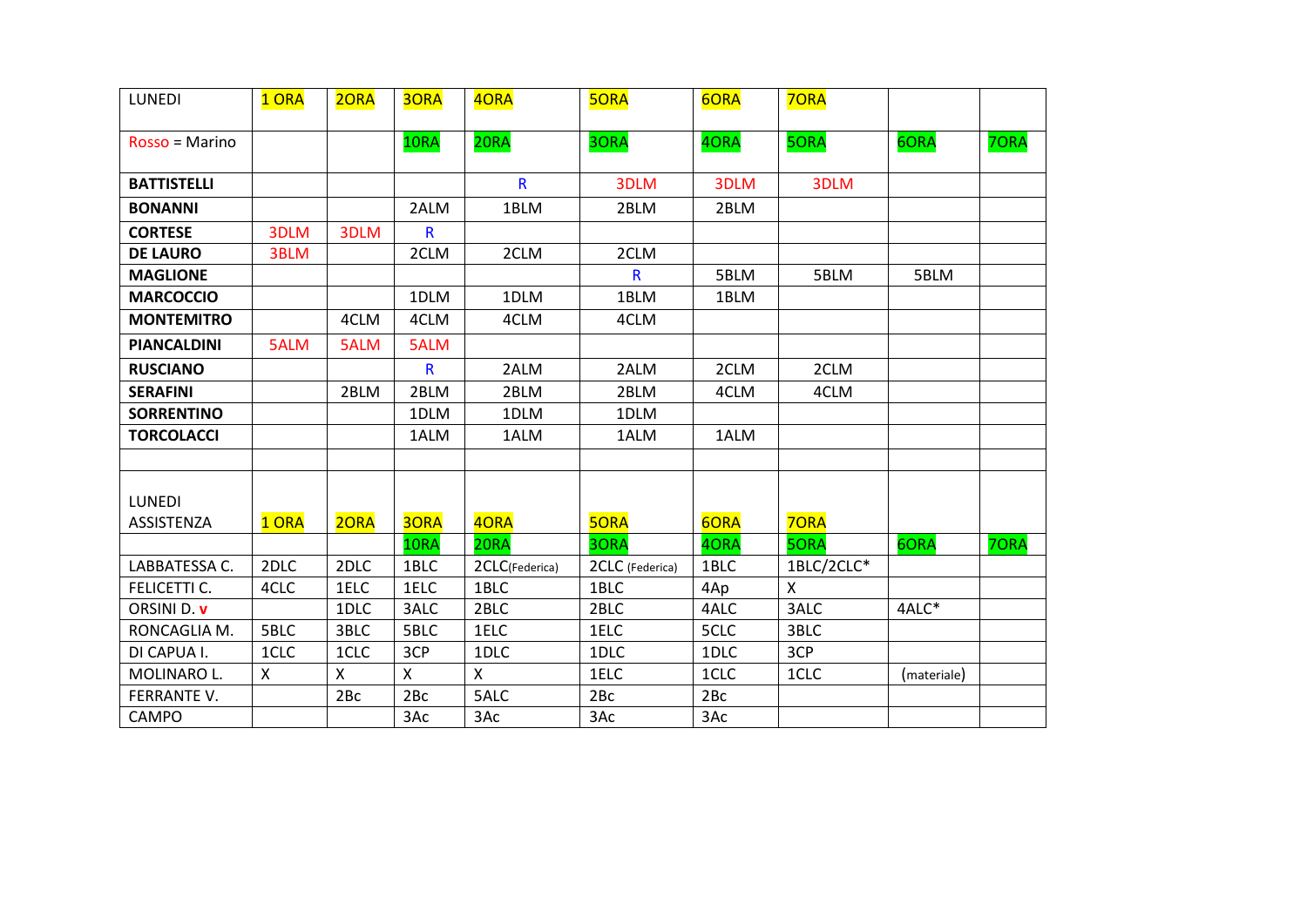| <b>MARTEDI</b>       | 1 ORA | 20RA            | <b>3ORA</b> | 4ORA | <b>5ORA</b>  | 6ORA   | <b>70RA</b> |      |      |
|----------------------|-------|-----------------|-------------|------|--------------|--------|-------------|------|------|
|                      |       |                 | 10RA        | 20RA | 3ORA         | 4ORA   | 5ORA        | 6ORA | 7ORA |
| <b>BULES</b>         | 5ALC  |                 | 5ALC        |      | 5ALC         |        |             |      |      |
| <b>ZENO</b>          | 5BLC  | 2BLC            | 2BLC        | 2BLC | 2BLC         |        |             |      |      |
| <b>PAGANO</b>        |       |                 |             |      | 3ALC         | 3ALC   | 3ALC        |      |      |
| <b>INGRAVALLE</b>    | 4BLC  | 2CLC            | 2CLC        | D    | 4BLC         |        |             |      |      |
| <b>TRAVANTI</b>      | 1DLC  | 1DLC            | 1ALC        | 1ALC |              |        |             |      |      |
| <b>PUCA</b>          |       |                 | 2DLC        | 1DLC | 2DLC         |        |             |      |      |
| <b>SANTINI</b>       |       |                 | 1DLC        | 1ALC | D/1ALC       | 1DLC   |             |      |      |
| <b>GRANATO</b>       |       |                 | 5BLC        | 3ALC | 3ALC         |        |             |      |      |
| <b>CICERCHIA</b>     |       |                 | 3ALC        | 4ALC | 4ALC         | 3ALC   |             |      |      |
| <b>LO SORDO</b>      |       |                 | 4ALC        |      | $(D)$ 1BLC   | 4ALC   | 4ALC        |      |      |
| <b>MORA</b>          |       |                 | 4ALC        | 4ALC | 4ALC         | 4ALC   |             |      |      |
| <b>VERNUCCIO</b>     |       |                 | 3BC         | 3BLC | D            | 3BLC   |             |      |      |
| <b>COLETTA</b>       | 3BLC  | 3BLC            | 1ELC        | 1ELC | 3BLC         |        |             |      |      |
| <b>CONTINI</b>       |       | 1ELC            | 2CLC        | 2CLC | 1ELC         |        |             |      |      |
| <b>GINNETTI</b>      |       | 1ELC            | 1ELC        | 4Bc  | $\mathsf{R}$ | 4Bc    | 1ELC        |      |      |
| <b>MARINO</b>        | 2Bc   | 2Bc             | 4Bc         | Ric  | 4Bc          |        |             |      |      |
| <b>MANCINI</b>       |       |                 |             | 2Bc  | Ric.         | 2Bc    | 4Bc         | 4Bc  |      |
| <b>RATTAZZI</b>      | 5CLC  | 5CLC            | 5CLC        | 1CLC |              |        |             |      |      |
| <b>MASTRONARDI</b>   |       |                 | 1CLC        | 3BLC | 3BLC         | 1CLC   |             |      |      |
| <b>ROMAGNOLI</b>     |       |                 | D/1BLC      | 1BLC | 1BLC         | 1BLC   |             |      |      |
| <b>MUSILLI</b>       |       |                 | 1BLC        |      | D/1ALC       | D/1ALC | 1BLC        |      |      |
| <b>VALENZANO</b>     |       |                 | 4CLC        | 3AC  | 3Ac          |        |             |      |      |
| <b>DI MAMBRO</b>     | 4CLC  | 3AC             |             | 4CLC | 4CLC         |        |             |      |      |
| <b>PETRUZZIELLOV</b> |       | 2AC             | 2Ac         | 2Ac  |              |        |             |      |      |
| <b>IEMMA</b>         |       |                 | 4Ap         | 2Ac  | 2AC          | 4Ap    |             |      |      |
| <b>GALLO</b>         |       |                 |             |      | 3Cp          | 3Cp    | 4Ap         | 4Ap  |      |
| <b>MAZZA</b>         | 5BLC  | 5BLC            | 4Ap         | 5CLC |              | 4Ap    |             |      |      |
| <b>DI UBALDO</b>     | 1Bc   | 1B <sub>c</sub> | 1Bc         | 3Cp  |              |        |             |      |      |
| <b>SIMONE A.</b>     |       | D               | 1ALC        | 1ALC | 1ALC         | 1ALC   |             |      |      |
|                      |       |                 |             |      |              |        |             |      |      |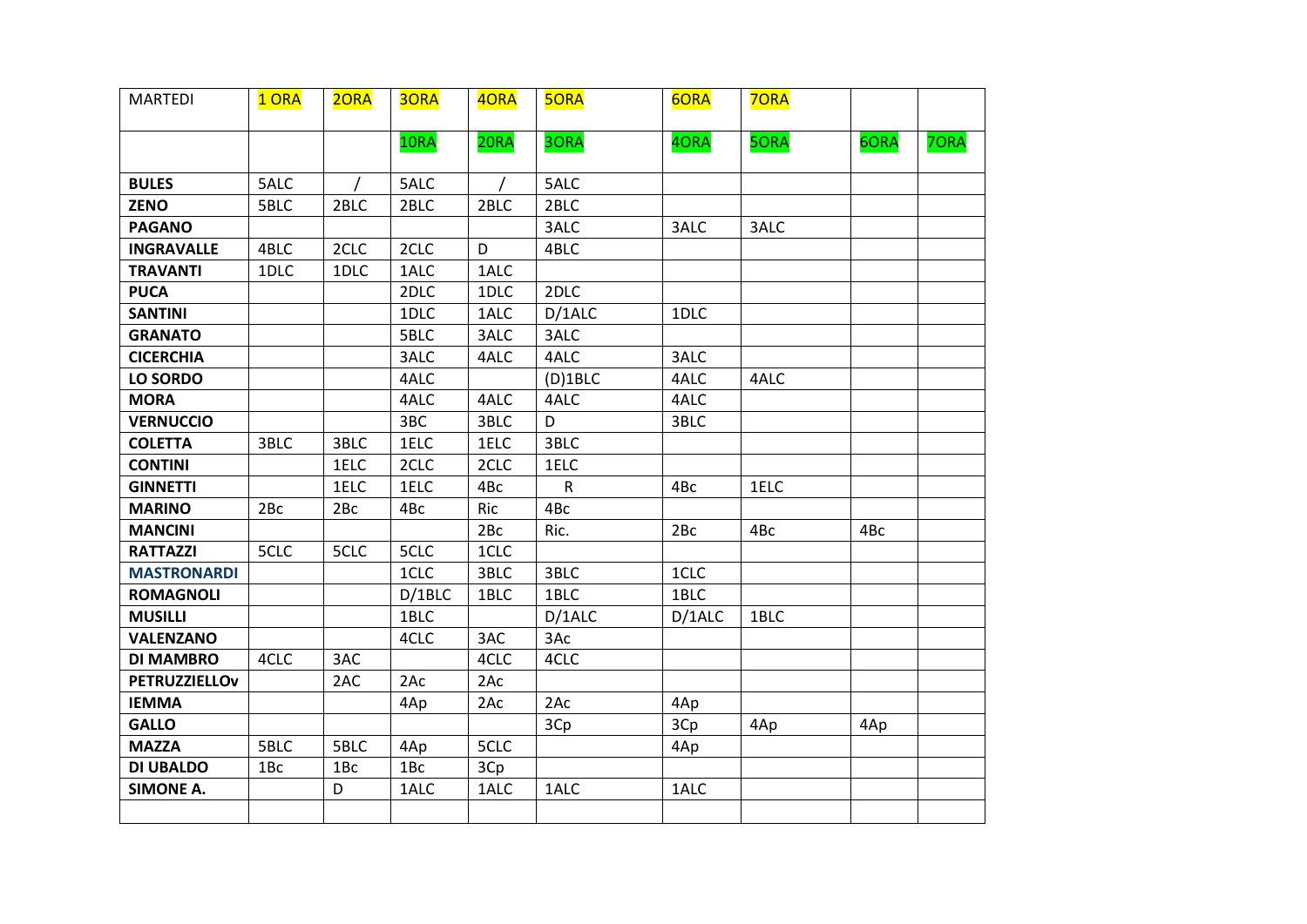| <b>MARTEDI</b>               | 1 ORA | 2ORA | <b>3ORA</b> | 40RA | <b>5ORA</b> | 6ORA | 70RA        |      |      |
|------------------------------|-------|------|-------------|------|-------------|------|-------------|------|------|
| $Rosso = Marine$             |       |      | 10RA        | 20RA | 30RA        | 40RA | 50RA        | 6ORA | 70RA |
| <b>BATTISTELLI</b>           |       |      | 5BLM        | 5BLM | 5BLM        | 5BLM |             |      |      |
| <b>BONANNI</b>               |       |      | 1BLM        | 2BLM |             |      |             |      |      |
| <b>CORTESE</b>               |       |      | 3DLM        | 3DLM | 3DLM        |      | 3DLM        | 3DLM |      |
| <b>DE LAURO</b>              |       |      |             |      | 3BLM        |      | 2CLM        | 3BLM |      |
| <b>MAGLIONE</b>              |       |      |             |      | 2ALM        | 2ALM | 2ALM        |      |      |
| <b>MARCOCCIO</b>             |       |      | 1DLM        | 1BLM | 1BLM        | 1BLM |             |      |      |
| <b>MONTEMITRO</b>            |       |      |             | 4CLM | 4CLM        | 4CLM | 4CLM        |      |      |
| <b>PIANCALDINI</b>           |       |      | 5ALM        | 5ALM | 1CLM        | 1CLM | 1CLM        |      |      |
| <b>RUSCIANO</b>              |       |      | 2CLM        | 2CLM | 2BLM        | 2BLM | 2BLM        |      |      |
| <b>SERAFINI</b>              |       | 4CLM | 4CLM        |      |             |      |             |      |      |
| <b>SORRENTINO</b>            |       |      | 1DLM        | 1DLM | 1DLM        |      |             |      |      |
| <b>TORCOLACCI</b>            |       |      |             | 5ALM | 1ALM        | 5ALM |             |      |      |
|                              |       |      |             |      |             |      |             |      |      |
| <b>MARTEDI</b><br>ASSISTENZA | 1 ORA | 20RA | 30RA        | 4ORA | <b>5ORA</b> | 6ORA | <b>70RA</b> |      |      |
|                              |       |      | 10RA        | 20RA | 3ORA        | 40RA | <b>5ORA</b> | 6ORA | 70RA |
| LABBATESSA C.                | 2CLC  | 2CLC | 1BLC        | 2DLC | 2CLC        | 1BLC | 1BLC/2CLC*  |      |      |
| FELICETTI C.                 | 4CLC  | 1ELC | 1ELC        | 4AP  | 1BLC        | 4CLC | 1BLC        |      |      |
| ORSINI D. v                  |       | 2DLC | 1DLC        | 2BLC | 2BLC        | 4ALC | 3ALC        | 4ALC |      |
| RONCAGLIA M.                 | 3BLC  | 5CLC | 1DLC        | 1ELC | 1ELC        | 3BLC |             |      |      |
| DI CAPUA I.                  | 1CLC  | 1CLC | 3CP         | 1BLC | 1DLC        | 1DLC | 1DLC        |      |      |
| MOLINARO L.                  |       |      |             |      | 1CLC        |      |             |      |      |
| FERRANTE V.                  |       |      |             |      |             |      |             |      |      |
| CAMPO                        |       |      |             |      |             |      |             |      |      |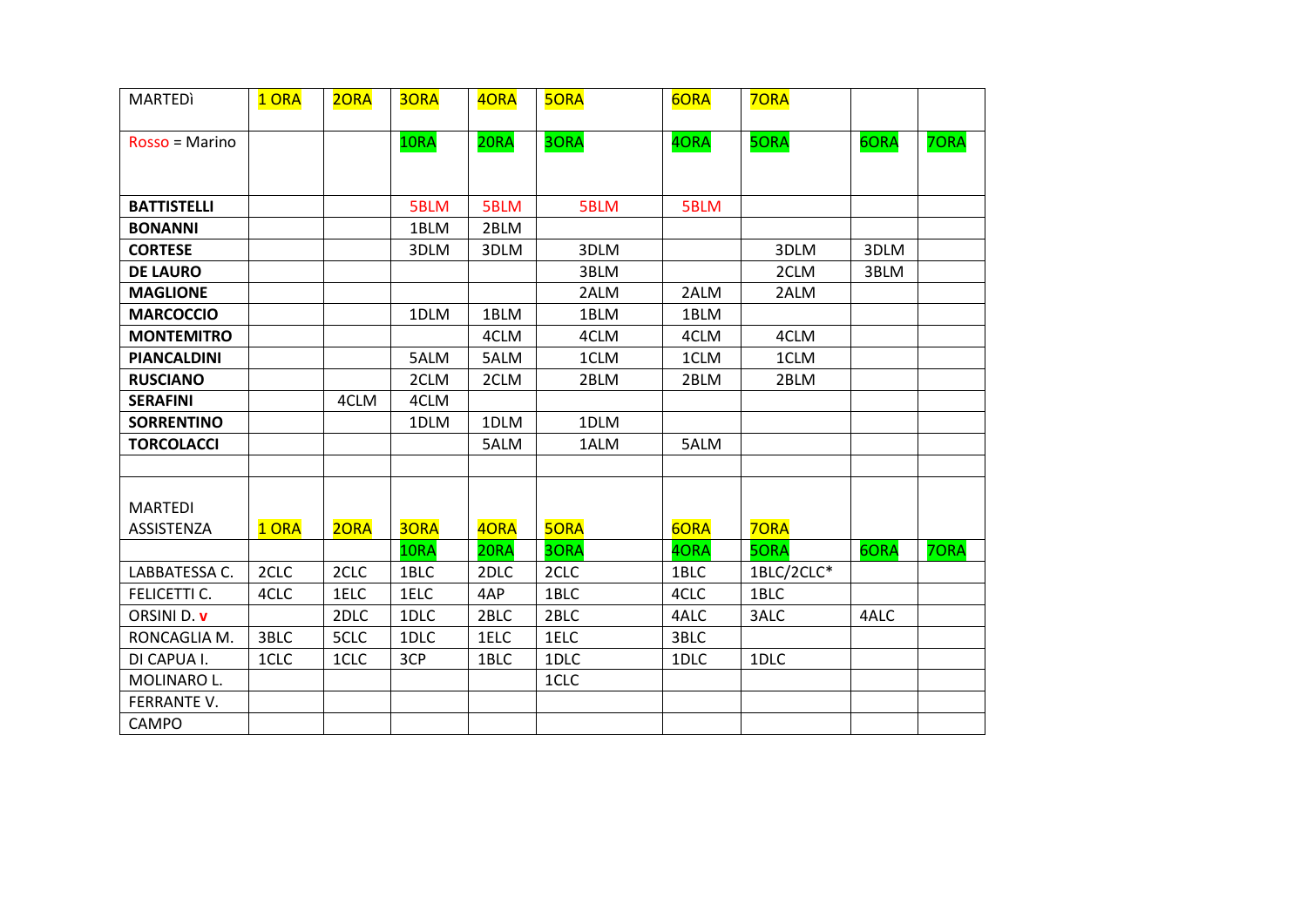| <b>MERCOLEDI</b>    | 1 ORA        | 20RA   | 3ORA        | 40RA     | <b>50RA</b> | 6ORA     | 70RA        |      |      |
|---------------------|--------------|--------|-------------|----------|-------------|----------|-------------|------|------|
|                     |              |        | 10RA        | 20RA     | 3ORA        | 4ORA     | 5ORA        | 6ORA | 7ORA |
| <b>BULES</b>        | $\mathsf{R}$ | 2BLC   | 2BLC        |          |             |          |             |      |      |
| <b>ZENO</b>         |              |        | 5BLC        | 2BLC     |             | 5BLC     |             |      |      |
| <b>PAGANO</b>       |              |        |             |          | 4BLC        | 3ALC     | RICEVIMENTO |      |      |
| <b>INGRAVALLE</b>   |              |        |             | 4BLC     | 2CLC        | 2CLC     | 4BLC        |      |      |
| <b>TRAVANTI</b>     | 1DLC         | 1ALC   | 1DLC        | 1ALC     | 1ALC        |          |             |      |      |
| <b>PUCA</b>         |              |        | 2DLC        | 2DLC     | 2DLC        | 1DLC     | 1DLC        |      |      |
| <b>SANTINI</b>      |              |        |             | 1ALC     | 1DLC        | 1DLC     | 1ALC        |      |      |
| <b>GRANATO</b>      |              |        | 5BLC        | 3ALC     | R           | 3ALC     |             |      |      |
| <b>CICERCHIA</b>    |              |        | 4ALC        | 4ALC     | 3ALC        |          |             |      |      |
| <b>LO SORDO</b>     |              |        | 1BLC        |          |             | 1BLC (D) | 4ALC        |      |      |
| <b>MORA</b>         |              |        |             |          | 4ALC        | 4ALC     | 4ALC        |      |      |
| <b>VERNUCCIO</b>    |              |        | 3BC diritto | 3BLC     | 3BC         | 3BLC     |             |      |      |
| <b>COLETTA</b>      | 3BLC         | 1ELC   | 1ELC        | D        |             |          |             |      |      |
| <b>CONTINI</b>      |              | 2CLC   | 2CLC        | 1ELC     | 1ELC        |          |             |      |      |
| <b>GINNETTI</b>     |              |        | 1ELC        | 1ELC     | 1ELC        | 4Bc      |             |      |      |
| <b>MARINO</b>       |              |        | 2Bc         | 4Bc      | 4Bc         | 2Bc      | 2Bc         |      |      |
| <b>MANCINI</b>      |              | 2Bc    | 4Bc         |          |             |          |             |      |      |
| <b>RATTAZZI</b>     | 1CLC         | 1CLC   | ricevimento | 5CLC ita | 1CLC        |          |             |      |      |
| <b>MASTRONARDI</b>  |              |        |             | 1CLC     | 3BLC        | 3BLC     |             |      |      |
| <b>ROMAGNOLI</b>    | D/1BLC       | D/1BLC | 1BLC        | 1BLC     |             |          |             |      |      |
| <b>MUSILLI</b>      |              |        |             |          | 1BLC        | 1BLC     | 1BLC        |      |      |
| <b>VALENZANO</b>    | 3Ac          | 3AC    | 3AC         | 4CLC     |             |          |             |      |      |
| <b>DI MAMBRO</b>    |              |        |             | 3Ac      | 3Ac         | 4CLc     | 4Clc        |      |      |
| <b>PETRUZZIELLO</b> |              |        | 2Ac         | 2Ac      | 2AC         | 2AC      |             |      |      |
| <b>IEMMA</b>        | 2Ac          | 2Ac    | 4Ap         |          |             |          |             |      |      |
| <b>GALLO</b>        | 3Cp          | 3Cp    | 3Cp         | 4Ap      |             |          |             |      |      |
| <b>MAZZA</b>        |              |        | 4Ap         | 5BLC     | 5CLC        |          |             |      |      |
| <b>DI UBALDO</b>    |              |        | 3Cp         | 3Cp      | 3Cp         | 1Bc      |             |      |      |
| <b>SIMONE A.</b>    |              |        |             |          |             |          |             |      |      |
|                     |              |        |             |          |             |          |             |      |      |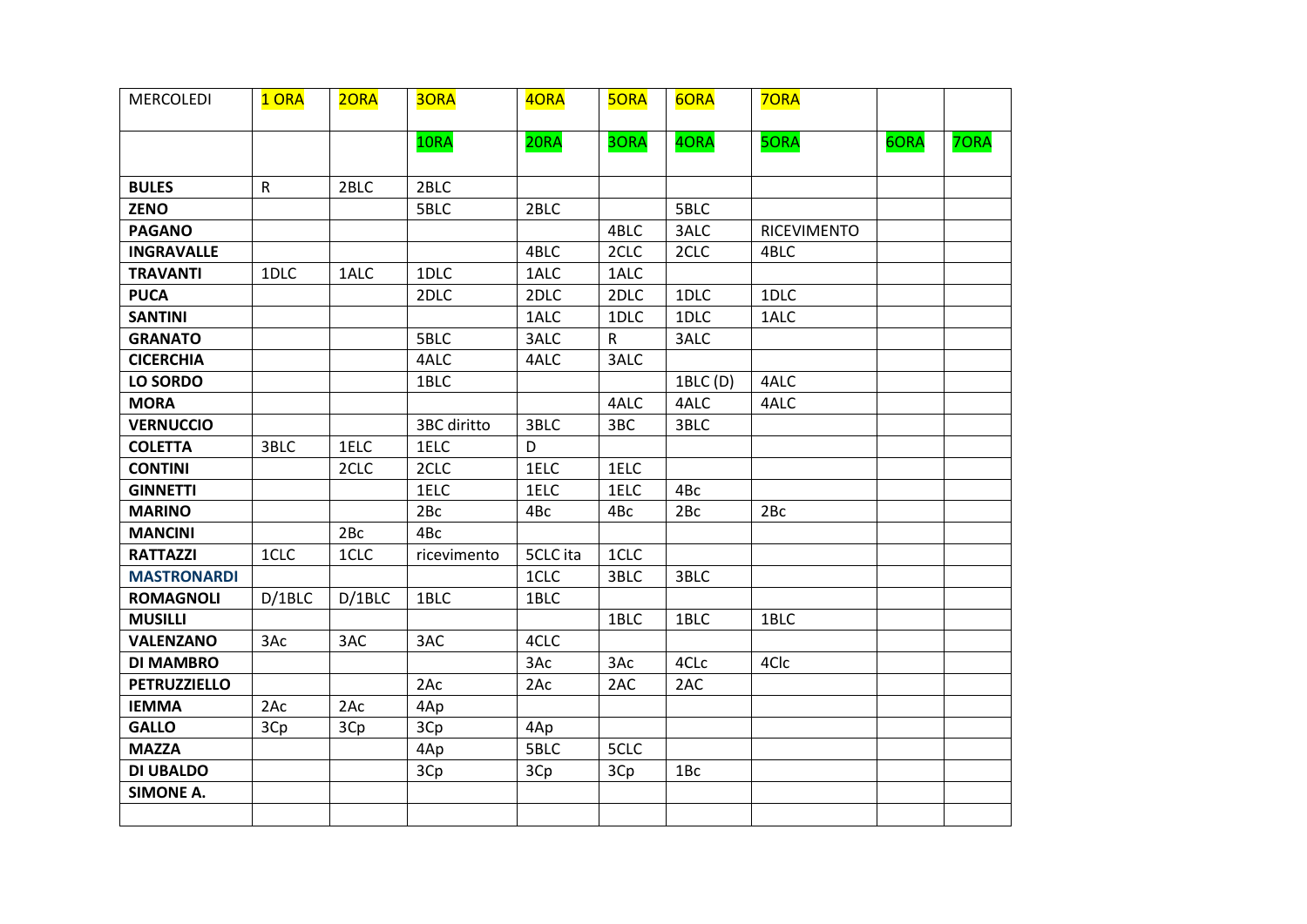| <b>MERCOLEDI</b>   | 1 ORA | 20RA | 30RA | 40RA | <b>5ORA</b> | 6ORA | <b>7ORA</b> |      |      |
|--------------------|-------|------|------|------|-------------|------|-------------|------|------|
| Rosso = Marino     |       |      | 10RA | 20RA | 3ORA        | 40RA | 50RA        | 6ORA | 70RA |
|                    |       |      |      |      |             |      |             |      |      |
| <b>BATTISTELLI</b> |       |      |      |      | 3DLM        | 3DLM | 3DLM        |      |      |
| <b>BONANNI</b>     |       |      | 2BLM | 1BLM | 1BLM        |      |             |      |      |
| <b>CORTESE</b>     | 3DLM  | 3DLM |      |      |             |      |             |      |      |
| <b>DE LAURO</b>    |       |      | 2CLM | 2CLM | 2CLM        |      | 3BLM        |      |      |
| <b>MAGLIONE</b>    |       |      | 5BLM | 1ALM | 5BLM        | 1ALM |             |      |      |
| <b>MARCOCCIO</b>   | 4CLM  | 4CLM | 1BLM |      |             |      |             |      |      |
| <b>MONTEMITRO</b>  |       |      |      | 4CLM | 4CLM        | 4CLM |             |      |      |
| <b>PIANCALDINI</b> |       |      |      |      | 1CLM        | 1CLM | 1CLM        | 1CLM |      |
| <b>RUSCIANO</b>    |       |      |      |      | 2CLM        | 2CLM | 2CLM        |      |      |
| <b>SERAFINI</b>    |       |      | 4CLM | 4CLM | 2BLM        | 2BLM |             |      |      |
| <b>SORRENTINO</b>  |       |      | 1DLM | 1DLM | 1DLM        |      |             |      |      |
| <b>TORCOLACCI</b>  |       | 5ALM | 5ALM | 5ALM | 5ALM        | 5ALM |             |      |      |
|                    |       |      |      |      |             |      |             |      |      |
|                    |       |      |      |      |             |      |             |      |      |
| <b>MERCOLEDI</b>   |       |      |      |      |             |      |             |      |      |
| <b>ASSISTENZA</b>  | 1 ORA | 20RA | 30RA | 40RA | <b>50RA</b> | 6ORA | <b>70RA</b> |      |      |
|                    |       |      | 10RA | 20RA | 3ORA        | 40RA | <b>5ORA</b> | 6ORA | 70RA |
| LABBATESSA C.      | 2CLC  | 2DLC | 1BLC | 2CLC | 2CLC        | 1BLC | 1BLC/2CLC*  | 4AP  |      |
| FELICETTI C.       | 4CLC  | 4CLC | 4CLC | 1ELC | 1BLC        | 4Ap  |             |      |      |
| ORSINI D. v        |       |      | 3ALC | 4ALC | 4ALC        | 4ALC | 3ALC        | 4ALC |      |
| <b>BARLOTTI A.</b> | 5CLC  | 1ELC | 1ELC | 1BLC | 1ELC        | 5BLC | 4Ap         |      |      |
| DI CAPUA I.        |       | 1DLC | 1CLC | 1DLC | 1DLC        | 1CLC | 1BLC        |      |      |
| FERRANTE V.        |       |      |      |      |             |      |             |      |      |
| CAMPO              |       |      |      |      |             |      |             |      |      |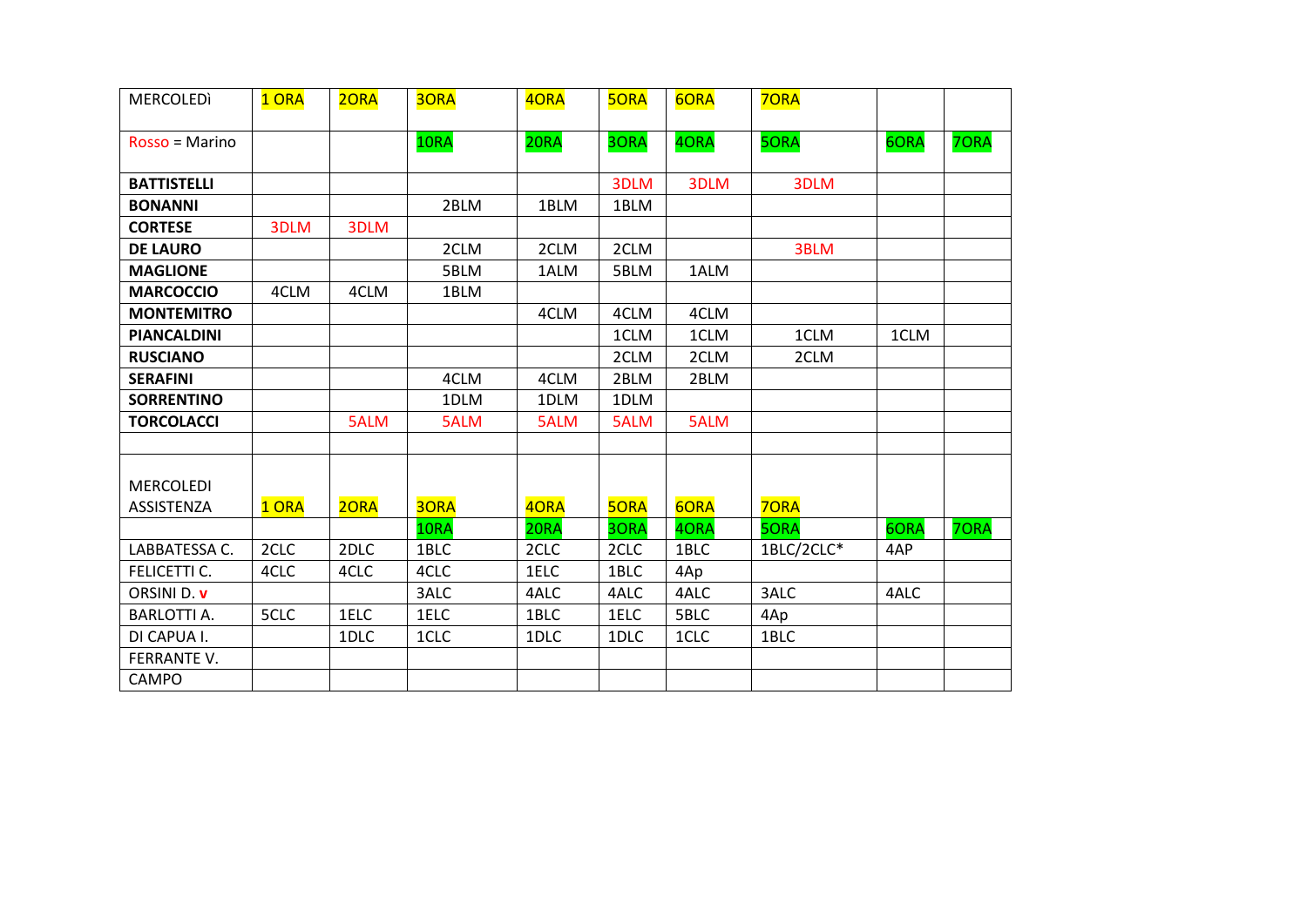| <b>GIOVEDI</b>      | 1 ORA | 20RA            | 3ORA            | 4ORA         | <b>5ORA</b>  | 6ORA       | 70RA |      |      |
|---------------------|-------|-----------------|-----------------|--------------|--------------|------------|------|------|------|
|                     |       |                 | 10RA            | 20RA         | 3ORA         | 4ORA       | 5ORA | 6ORA | 70RA |
| <b>BULES</b>        |       |                 | 5ALC            | 5ALC         | 5ALC         | 5ALC       |      |      |      |
| <b>ZENO</b>         |       | 2BLC            | 2BLC            | 2BLC         |              |            |      |      |      |
| <b>PAGANO</b>       |       |                 | 3ALC            | 3ALC         | 4BLC         | 4BLC       | 4BLC |      |      |
| <b>INGRAVALLE</b>   |       | 4BLC            | 4BLC            | 4BLC         | 2CLC         |            |      |      |      |
| <b>TRAVANTI</b>     | 1DLC  | 1DLC            | 1ALC            |              |              |            |      |      |      |
| <b>PUCA</b>         |       |                 | 1DLC            | 1DLC         | 2DLC         | 1DLC       | 1DLC |      |      |
| <b>SANTINI</b>      |       |                 |                 |              | D/1ALC       | D/1ALC     | 1ALC |      |      |
| <b>GRANATO</b>      |       |                 | 3ALC            | 3ALC         | 5BLC         | 5BLC       | 5BLC |      |      |
| <b>CICERCHIA</b>    |       |                 |                 | 4ALC         | 3ALC         | 3ALC       |      |      |      |
| <b>LO SORDO</b>     |       |                 |                 | $(D)$ 1BLC   | 4ALC         | $(D)$ 1BLC | 4ALC |      |      |
| <b>MORA</b>         |       |                 | 4ALC            | 4ALC         | 4ALC         | 4ALC       |      |      |      |
| <b>VERNUCCIO</b>    |       | 3BLC            |                 | 3BC          |              |            |      |      |      |
| <b>COLETTA</b>      |       |                 | 3BLC            | 3BLC         | 3BLC         |            |      |      |      |
| <b>CONTINI</b>      |       | 1ELC            | 1ELC            | 1EL          |              | 2CL        |      |      |      |
| <b>GINNETTI</b>     |       | 1ELC            | 4Bc             |              |              |            |      |      |      |
| <b>MARINO</b>       | 2Bc   | 2Bc             |                 |              |              |            |      |      |      |
| <b>MANCINI</b>      |       |                 | 4Bc             | 2Bc          | 2Bc          | 2Bc        | 4Bc  |      |      |
| <b>RATTAZZImod</b>  | 1CLC  | 5CLC            |                 |              |              |            |      |      |      |
| <b>MASTRONARDI</b>  | 3BLC  | 1CLC            | 1CLC            | 3BLC         |              |            |      |      |      |
| <b>ROMAGNOLI</b>    |       | D/1BLC          | 1BLC            | 1BLC         |              |            |      |      |      |
| <b>MUSILLI</b>      |       |                 |                 | D/1ALC       | 1BLC         | 1BLC       | 1BLC |      |      |
| <b>VALENZANO</b>    |       |                 |                 | 4CLC         | 3AC          | 4CLC       |      |      |      |
| <b>DI MAMBRO</b>    |       | 3Ac             | 3Ac             |              |              |            |      |      |      |
| <b>PETRUZZIELLO</b> |       | 2Ac             | 2AC             | 2Ac          | $\mathsf{R}$ |            |      |      |      |
| <b>IEMMA</b>        |       |                 |                 |              |              | 4Ap        | 2Ac  | 4Ap  |      |
| <b>GALLO</b>        |       |                 | 3Cp             | 4Ap          | 4Ap          |            |      |      |      |
| <b>MAZZA</b>        |       |                 |                 |              |              | 4Ap        | 5CLC | 4Ap  |      |
| <b>DI UBALDO</b>    |       | 1B <sub>c</sub> | 1B <sub>c</sub> | $\mathsf{R}$ | 3Cp          |            |      |      |      |
| <b>SIMONE A.</b>    |       | 1ALC            | 1ALC            | 1ALC         | 1ALC         | 1ALC       |      |      |      |
|                     |       |                 |                 |              |              |            |      |      |      |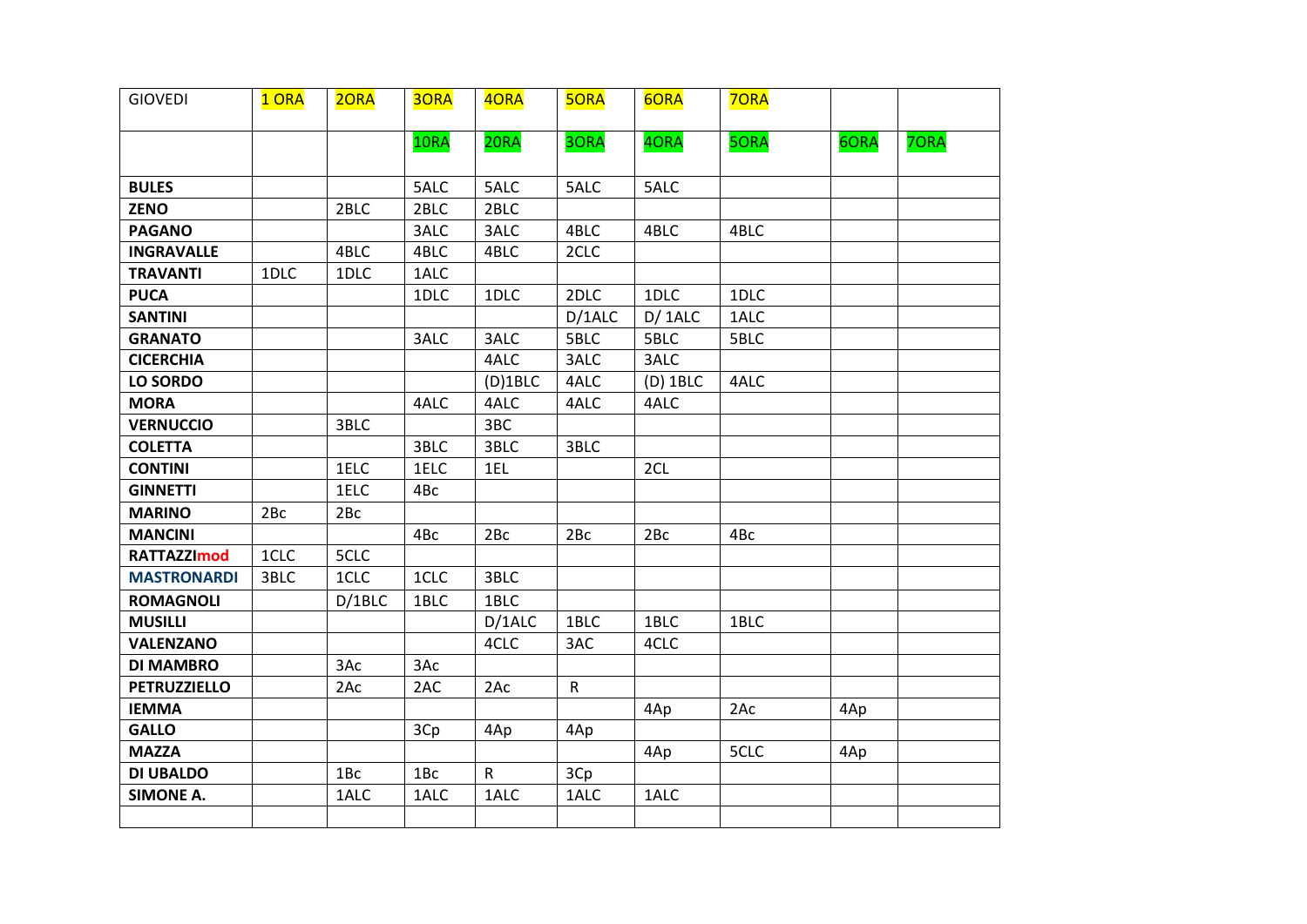| <b>GIOVEDI</b>     | 1 ORA | 20RA | <b>3ORA</b> | 40RA | <b>5ORA</b>  | 6ORA         | 70RA        |      |      |
|--------------------|-------|------|-------------|------|--------------|--------------|-------------|------|------|
| Rosso = Marino     |       |      | 10RA        | 20RA | 30RA         | 40RA         | 50RA        | 6ORA | 70RA |
| <b>BATTISTELLI</b> |       | 5BLM | 5BLM        | 5BLM | 5BLM         | 5BLM         |             |      |      |
| <b>BONANNI</b>     |       |      |             | 1BLM | 1BLM         | 2BLM         | 2BLM        |      |      |
| <b>CORTESE</b>     |       |      | 3DLM        | 3DLM |              | 3DLM         | 3DLM        | 3DLM |      |
| <b>DE LAURO</b>    |       |      |             |      | 3BLM         | 2CLM         | 2CLM        | 3BLM |      |
| <b>MAGLIONE</b>    |       |      |             | 1ALM | 2ALM         | 2ALM         | 2ALM        | 1ALM |      |
| <b>MARCOCCIO</b>   | 4CLM  |      | 1DLM        | 1DLM | 1DLM         |              |             |      |      |
| <b>MONTEMITRO</b>  |       |      | 4CLM        | 4CLM | $\mathsf{R}$ | 4CLM         | 4CLM        |      |      |
| <b>PIANCALDINI</b> |       |      |             | 1CLM | 5ALM         | $\mathsf{R}$ | 1CLM        | 1CLM |      |
| <b>RUSCIANO</b>    |       |      | 2ALM        | 2CLM | 2CLM         |              |             |      |      |
| <b>SERAFINI</b>    |       | 2BLM | 2BLM        | 2BLM | 4CLM         |              |             |      |      |
| <b>TORCOLACCI</b>  |       |      | 5ALM        | 5ALM | 1ALM         | 5ALM         |             |      |      |
|                    |       |      |             |      |              |              |             |      |      |
| <b>GIOVEDI</b>     |       |      |             |      |              |              |             |      |      |
| ASSISTENZA         | 1 ORA | 2ORA | 30RA        | 4ORA | <b>5ORA</b>  | 6ORA         | <b>70RA</b> |      |      |
|                    |       |      | 10RA        | 20RA | 3ORA         | 4ORA         | <b>5ORA</b> | 6ORA | 70RA |
| LABBATESSA C.      | 2CLC  | 2CLC | 2DLC        | 2CLC | 1BLC         | 2CLC         | 1BLC/2CLC*  |      |      |
| FELICETTI C.       | 4CLC  | 4CLC | 4Ap         | 1ELC | 4CLC         | 1BLC         |             |      |      |
| ORSINI D. v        | 2DLC  | 2DLC | 4AL         | 2BLC | 4ALC         | 4ALC         | 3ALC        |      |      |
| <b>BARLOTTI A.</b> | 3BLC  | 1ELC | 1ELC        | 1BLC | 1DLC         | 5BLC         | 1BLC        |      |      |
| DI CAPUA I.        | 3CP   | 3CP  | 1BLC        | 3CP  | 1CLC         |              | 1CLC        |      |      |
| FERRANTE V.        |       |      |             |      |              |              |             |      |      |
| <b>CAMPO</b>       |       |      |             |      |              |              |             |      |      |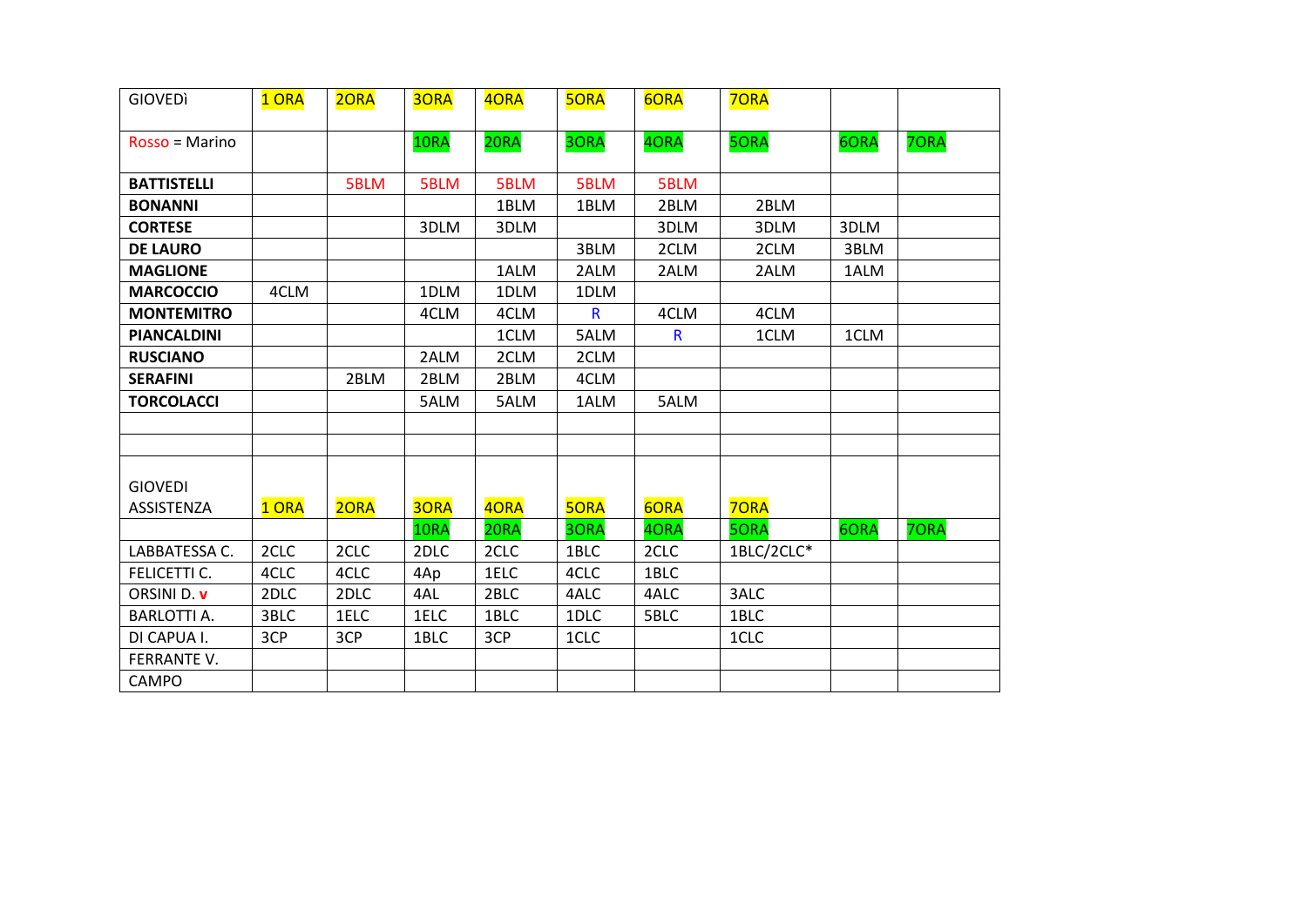| <b>VENERDI</b>      | 1 ORA           | 20RA | 30RA         | 4ORA     | <b>5ORA</b>  | 6ORA | <b>70RA</b> |      |      |
|---------------------|-----------------|------|--------------|----------|--------------|------|-------------|------|------|
|                     |                 |      | 10RA         | 20RA     | 3ORA         | 40RA | <b>5ORA</b> | 6ORA | 70RA |
| <b>BULES</b>        |                 | 2BLC | 2BLC         | 2BLC     | 2BLC         |      |             |      |      |
| <b>ZENO</b>         |                 |      | 5BLC         | 5BLC     | 5BLC         |      |             |      |      |
| <b>PAGANO</b>       |                 |      | 4BLC         | 3ALC     | 3ALC         |      |             |      |      |
| <b>INGRAVALLE</b>   |                 |      |              |          | 2CLC         | 4BLC | 4BLC        |      |      |
| <b>TRAVANTI</b>     | 1DLC            | 1ALC | $\mathsf{R}$ |          |              |      |             |      |      |
| <b>PUCA</b>         |                 |      | 1DLC         | 2DLC     | $\mathsf{R}$ |      |             |      |      |
| <b>SANTINI</b>      |                 |      |              | 1DLC     | 1DLC         | 1DLC |             |      |      |
| <b>GRANATO</b>      |                 |      | 3ALC         | 5BLC     | 5BLC         |      |             |      |      |
| <b>CICERCHIA</b>    |                 |      | 4ALC         | 3ALC     | 3ALC         | 3ALC |             |      |      |
| <b>LO SORDO</b>     |                 |      |              | 1BLC (D) | 1BLC         | 4ALC | 4ALC        |      |      |
| <b>MORA</b>         |                 |      | 4ALC         | 4ALC     | 4ALC         |      |             |      |      |
| <b>VERNUCCIO</b>    |                 |      | 3BC          | 3BC      | 3BLC         | 3BLC |             |      |      |
| <b>COLETTA</b>      |                 | 1ELC | 1ELC         | 1ELC     |              |      |             |      |      |
| <b>CONTINI</b>      | 2CLC            | 2CLC |              |          |              |      |             |      |      |
| <b>GINNETTI</b>     |                 |      | 4Bc          | 4Bc      | 1ELC         | 1ELC |             |      |      |
| <b>MARINO</b>       |                 |      |              |          | 4Bc          | 2Bc  | 4Bc         | 4Bc  |      |
| <b>MANCINI</b>      |                 |      | 4Bc          | 4Bc      | 2Bc          | 4Bc  |             |      |      |
| <b>RATTAZZImod</b>  |                 |      | 1CLC         | 1CLC     | 1CLC         |      |             |      |      |
| <b>MASTRONARDI</b>  | 1CLC            | 1CLC | 3BLC         |          |              |      |             |      |      |
| <b>ROMAGNOLI</b>    |                 |      | 1BLC         | D/1BLC   | 1BLC         |      |             |      |      |
| <b>MUSILLI</b>      |                 |      | D/1ALC       | 1BLC     | D/1ALC       | 1BLC |             |      |      |
| <b>VALENZANO</b>    |                 | 3AC  | 3Ac          | ric      | 3Ac          | 4CLC |             |      |      |
| <b>DI MAMBRO</b>    | 4CIC            | 4CIC | 4CIC         | 4CIC     |              |      | 4CLC        |      |      |
| <b>PETRUZZIELLO</b> |                 |      |              | 2Ac      | 2AC          | 2AC  |             |      |      |
| <b>IEMMA</b>        |                 |      |              | 2Ac      | 2Ac          | 4Ap  |             |      |      |
| <b>GALLO</b>        | 3Cp             | 3Cp  | 4Ap          | 4Ap      |              |      |             |      |      |
| <b>MAZZA</b>        |                 |      |              | 5CLC     | 5CLC         | 4Ap  | 5BLC        |      |      |
| <b>DI UBALDO</b>    | 1B <sub>c</sub> | 1Bc  | 3Cp          |          |              |      |             |      |      |
| <b>SIMONE A.</b>    |                 |      |              |          |              |      |             |      |      |
|                     |                 |      |              |          |              |      |             |      |      |